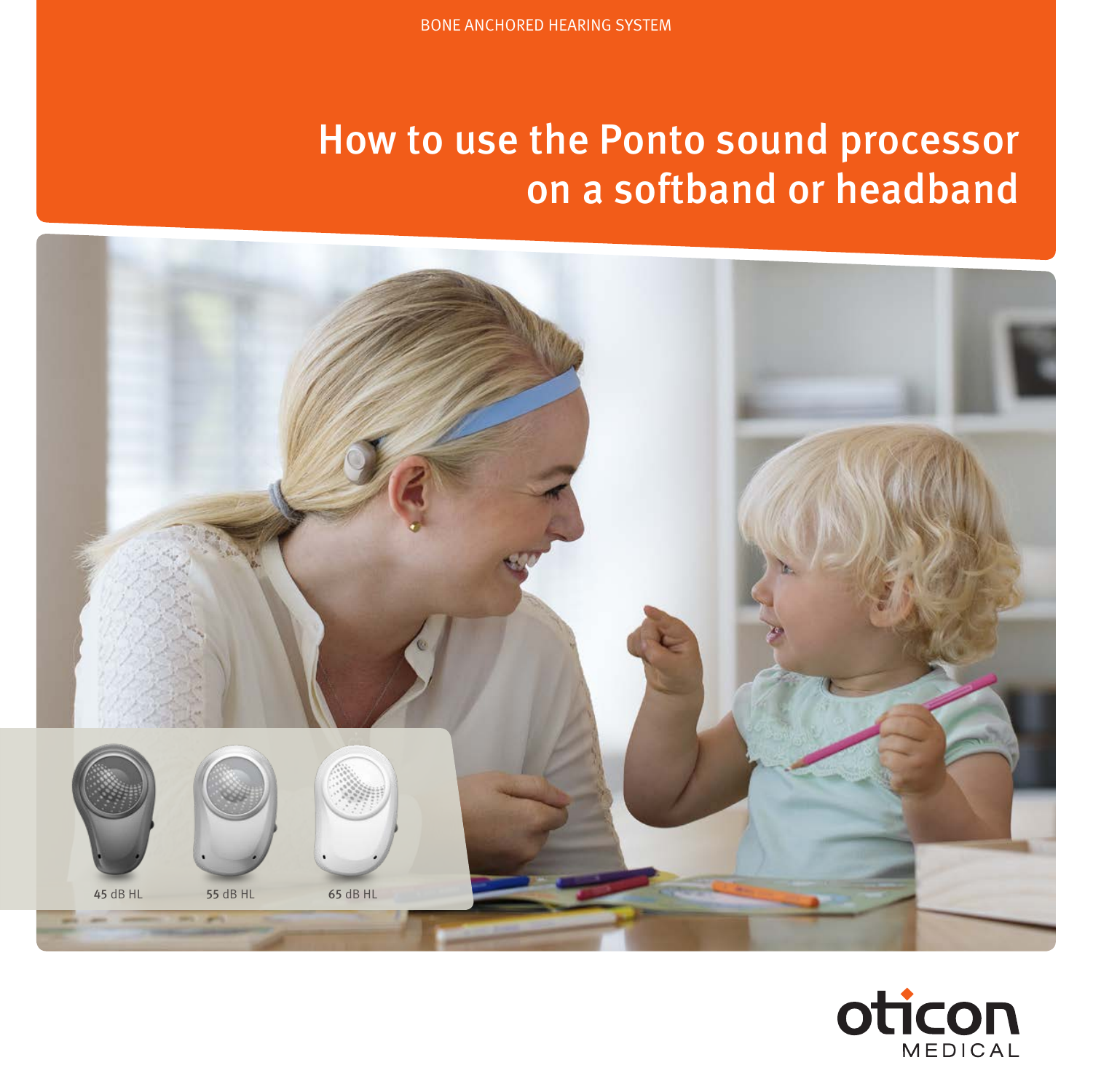#### Elements of the sound processor





#### Positioning the processor

To ensure optimum performance from the directional microphone system, the sound processor should be positioned vertically with the microphones at the bottom, aligned horizontally, and with the volume control facing backwards. Please note, it is important that the sound processor does not touch anything, e.g. the ear, skin or a hat. This can cause feedback (a whistling sound).

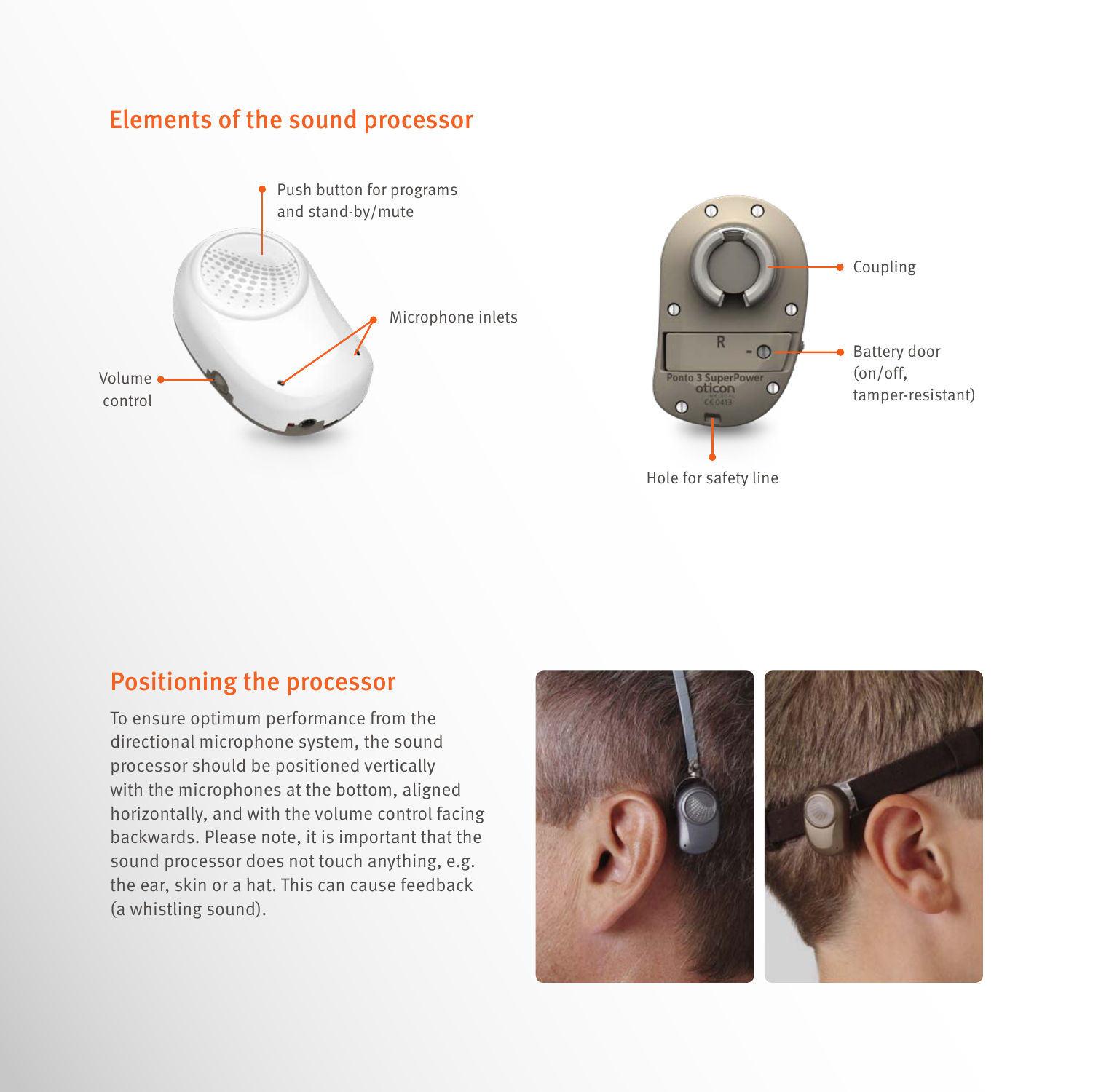## Turning the processor On and Off

Ponto is turned ON by closing the battery door. After a start-up jingle there is a few seconds' delay before the sound processor is turned on. The delay is designed to avoid a whistling sound while connecting your sound processor.

## On **On** Off

Ponto is turned OFF by opening the battery door. It is sufficient to open the battery door halfway. This prevents the battery from falling out. When storing for longer periods, it is recommended to remove the battery from the sound processor.

#### Managing the batteries

Battery insertion: Open the battery door and insert the battery with the plus-sign facing downwards on the sound processor. It is very important to insert the battery correctly to avoid damaging the battery compartment.

If you wish to lock the battery door: Make sure the door is completely closed. Use the screwdriver on the battery removal tool to turn the tamper-resistant screw to the locked position. To unlock the battery door: Use the screwdriver on the battery removal tool to turn the tamper-resistant screw to the unlocked position. The battery door can now be opened and closed as usual.

Ponto sound processors have a low-battery warning system. When it is time to change the battery you will hear two beeps. When the battery is completely drained, this will be indicated by four beeps. The battery life depends upon the listening environment and the sound processor used.

*See Instructions for Use for full information on how to operate the sound processor.*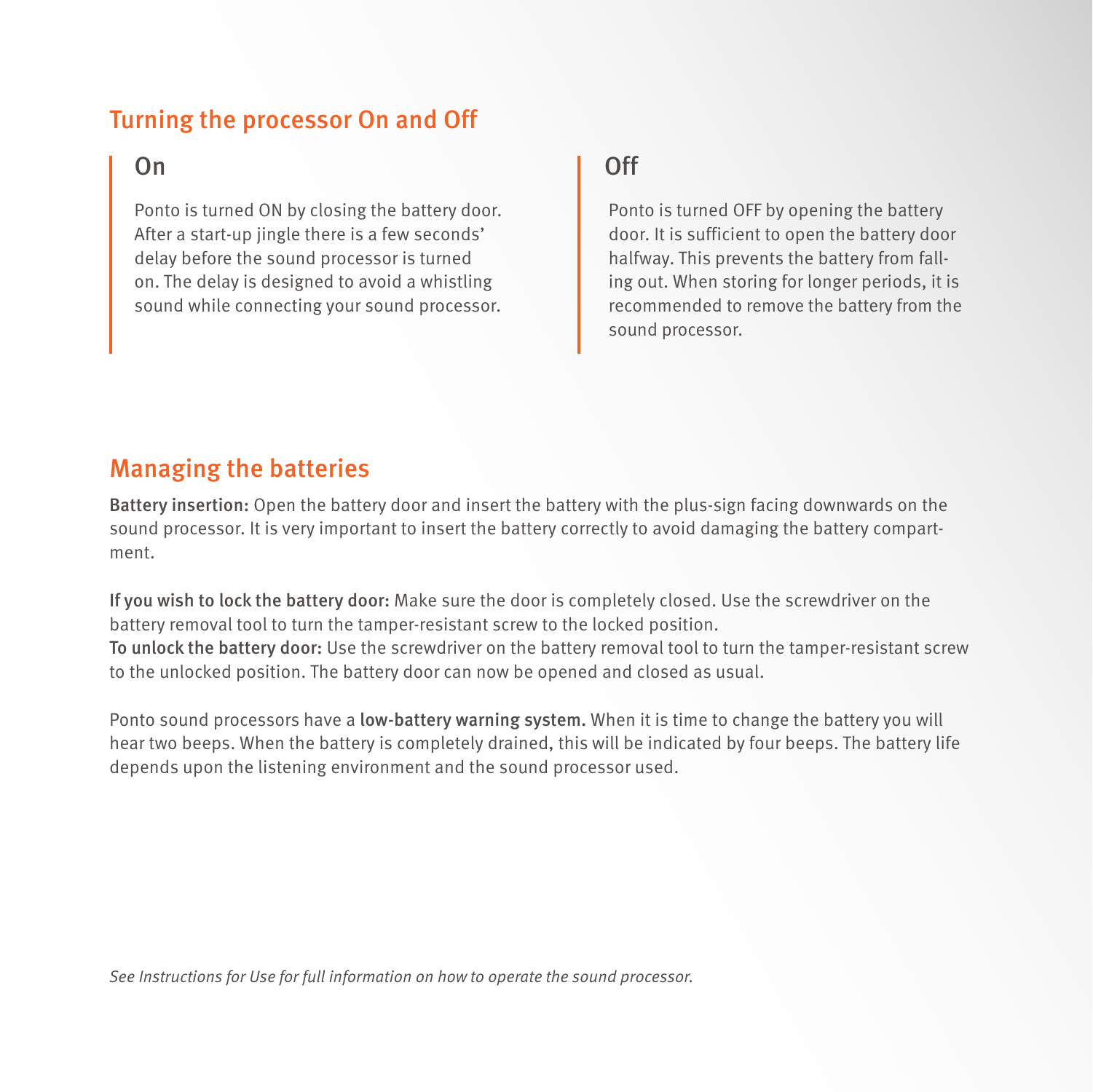

#### Volume control

The volume is increased by turning the When the maximum or minimum volume has been reached, the beeps will cease.



#### $\mathcal{L}_{\mathcal{A}}$  is a risk that the matrix or batteries by burning them. The  $\mathcal{L}_{\mathcal{A}}$  that they will then they will then the  $\mathcal{L}_{\mathcal{A}}$ Important things to consider

- The sound processor, batteries, parts and accessories contains small parts and should be kept out of  $\mathbf{r}_1$  the sound processor is not waterproof. Always disconnect the sound processor before showering or bath- $\mathbf{r}_2$  is not always disconnect the sound processor before showering or bath- $\mathbf{r}_1$ If a battery is accidentally swallowed, seek medical attention at the nearest emergency department.  $\blacksquare$ reach of children and anyone who might swallow these items or otherwise cause injury to themselves.
- The sound processor is not waterproof. Always disconnect the sound processor before showering or • Avoid exposing the sound processor to extreme heat. the battery to allow the sound processor to dry out. bathing/swimming. If the sound processor accidentally gets wet, open the battery door and remove
	- Avoid exposing the sound processor to extreme heat.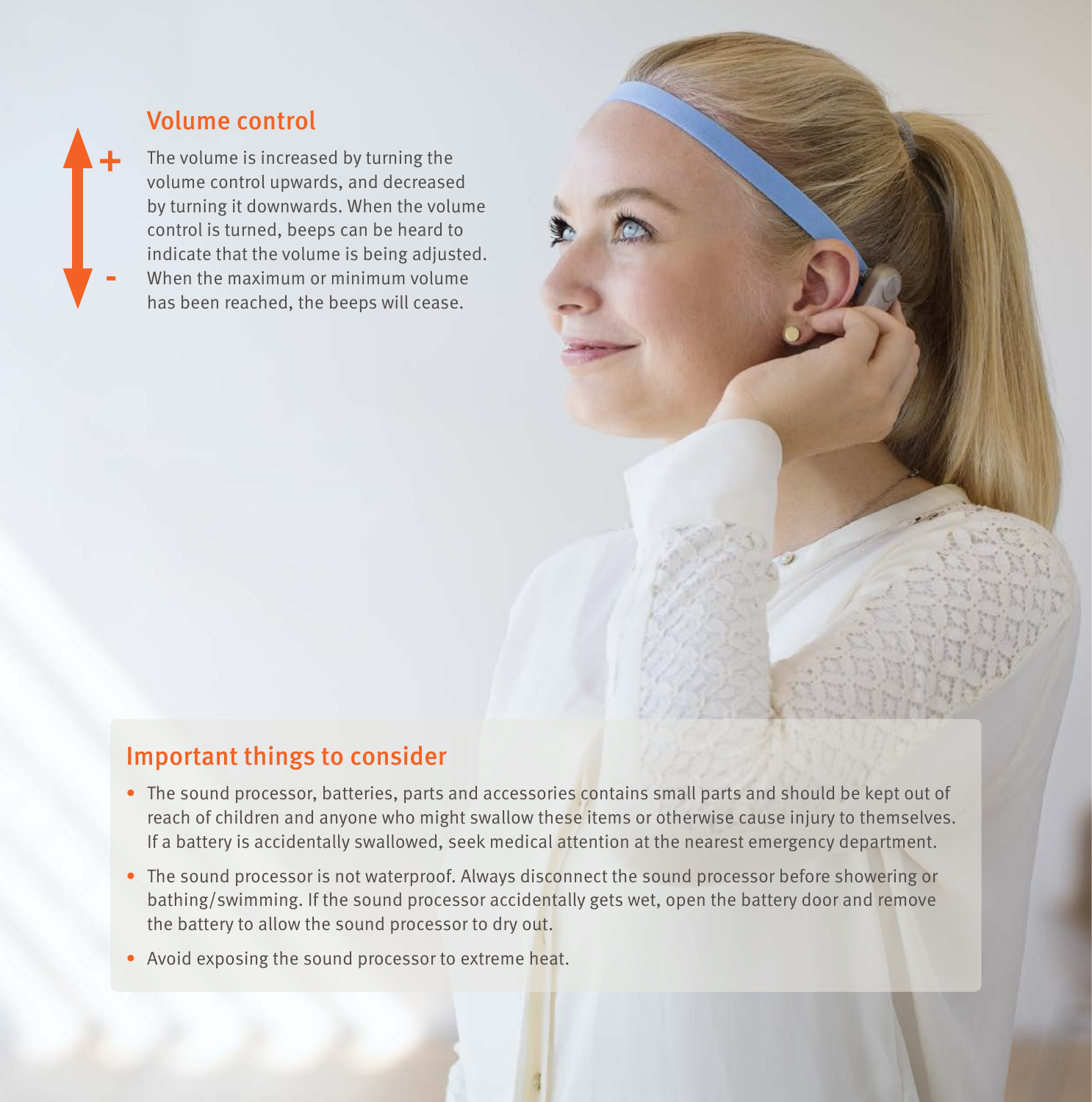You have been given a Ponto to trial a bone anchored hearing device. This guide will provide hands-on instructions on how to use the Ponto sound processor. To get the most out of your trial, it is important to experience sounds in different environments and listening situations. Please use your "Diary" to log your experiences and the benefits of the processor.

*"*

*I am not a crier, but when I put the Ponto on I almost started crying. I could hear. It was clear. There was no feedback, no buzzing. Then they turned on the Streamer and hooked it up with my phone. I have not looked back since. "*

Nancy, single-sided deafness. Ponto 3 SuperPower

Please visit www.oticonmedical.com/bone-conduction/user-experiences to read about other users' experiences with Ponto.